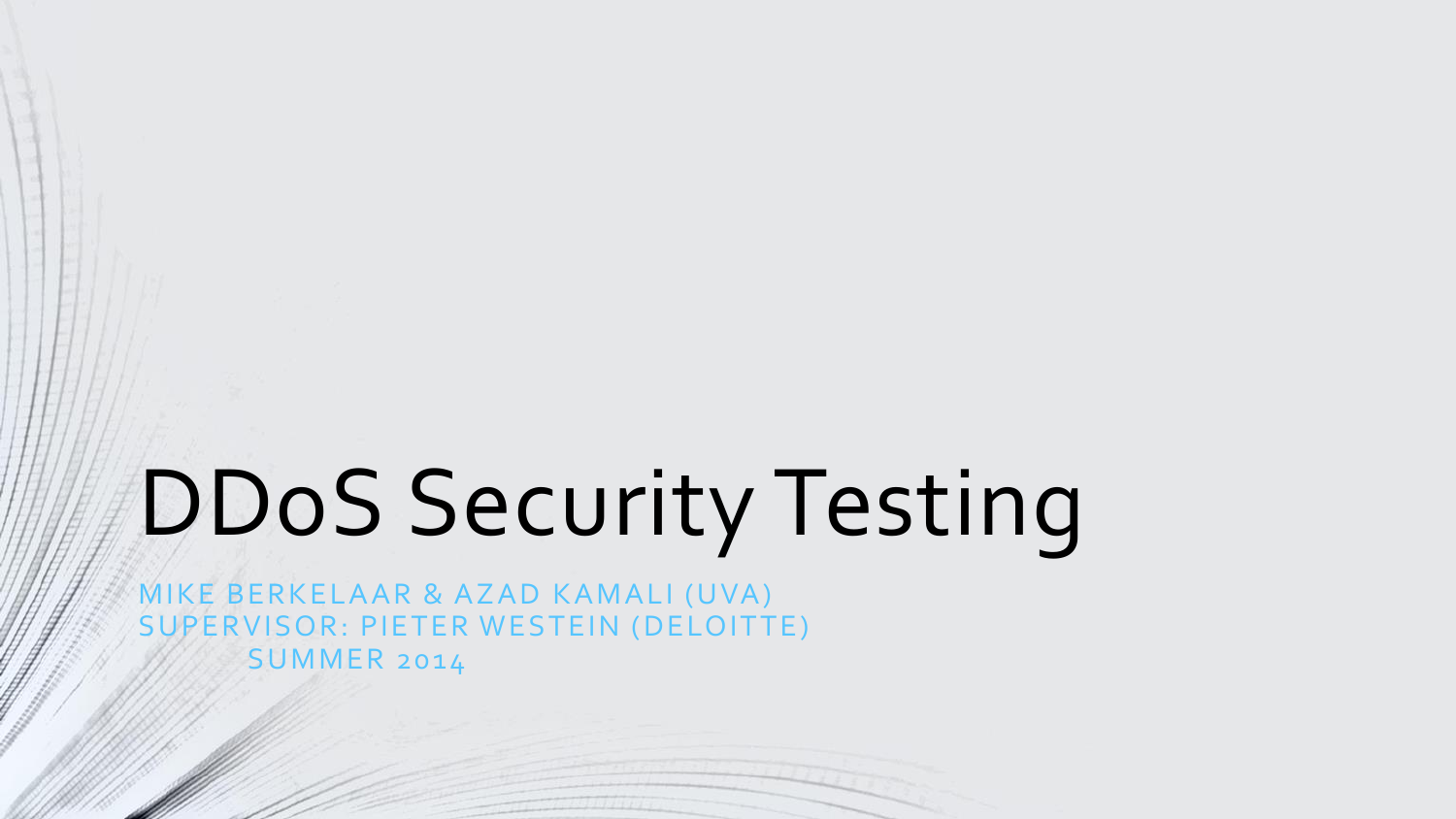A (D)DoS Attack

• Is an attempt to make a service/resource unable to operate as intended

• Called "Distributed", when more than one attackers are involved

- Comes from no where!
- **Distributed**
- Spoofed sources
- Hard to differentiate from legitimate usage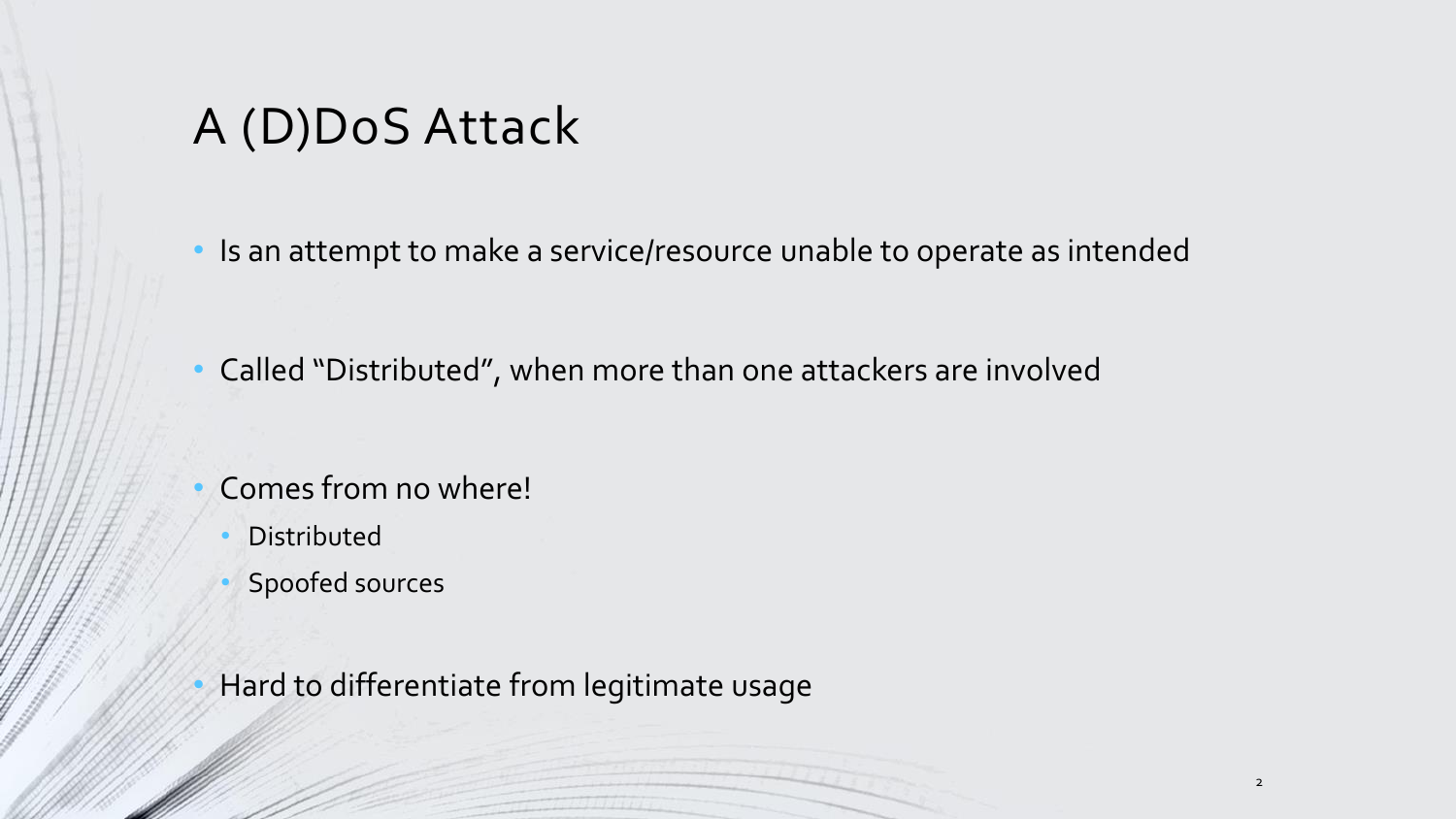# Types of DoS

- Disrupting Services
	- Configuration Information (DNS Poisoning)
	- State Information (disassociation in Wi-Fi)
	- Cutting Communication Path
- (Over)Consuming Valuable Resources
	- **Bandwidth**
	- Processing Time
- We will be focusing on the 2<sup>nd</sup> category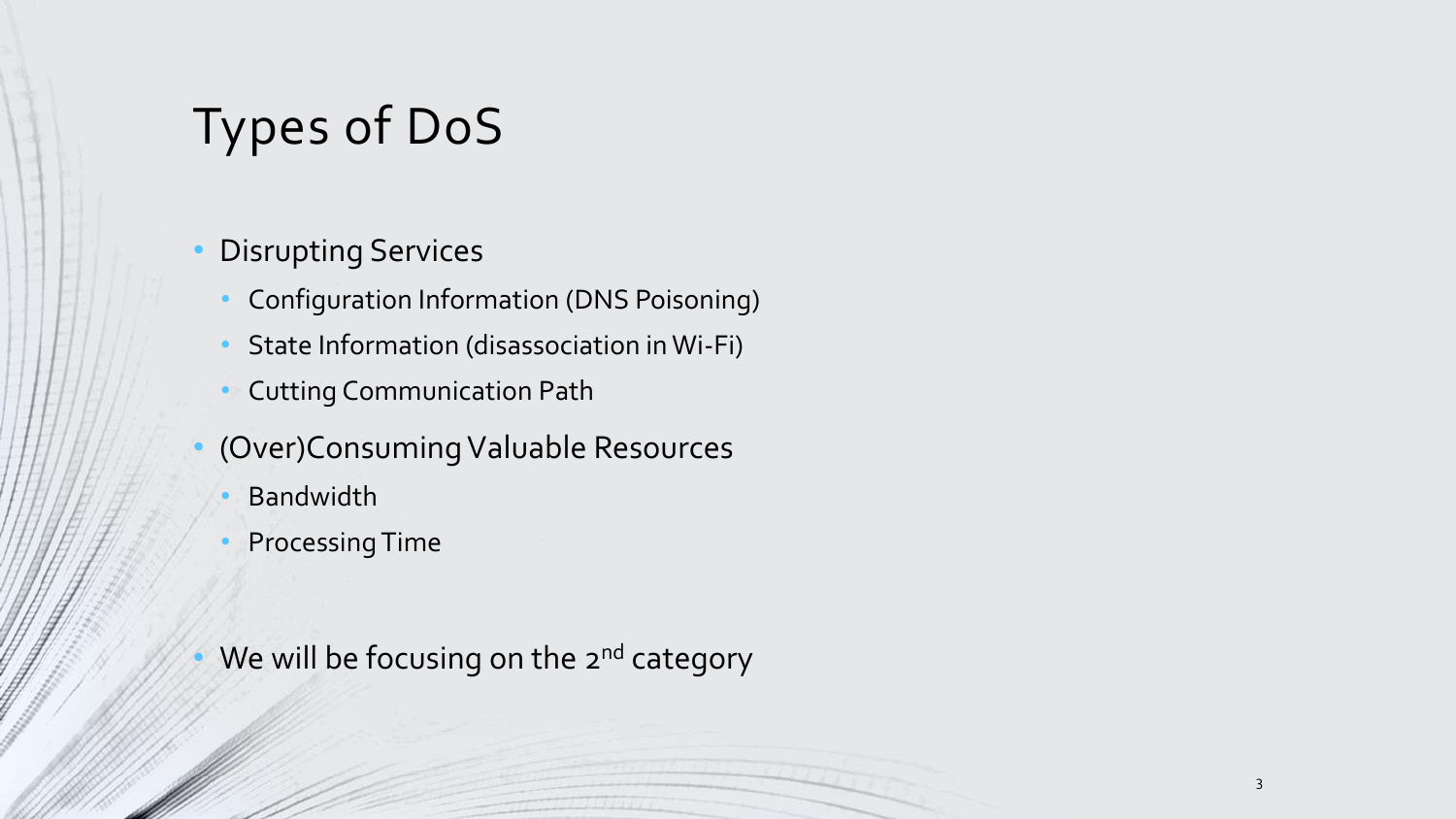### Defensive Measures

- Have more resources than attacker(s) (easy to say!)
- Make use of some in-line filtering devices
- Be prepared
	- Monitor behaviors
	- Dump logs and USE them
	- Test your infrastructure
		- What would it do under pressure?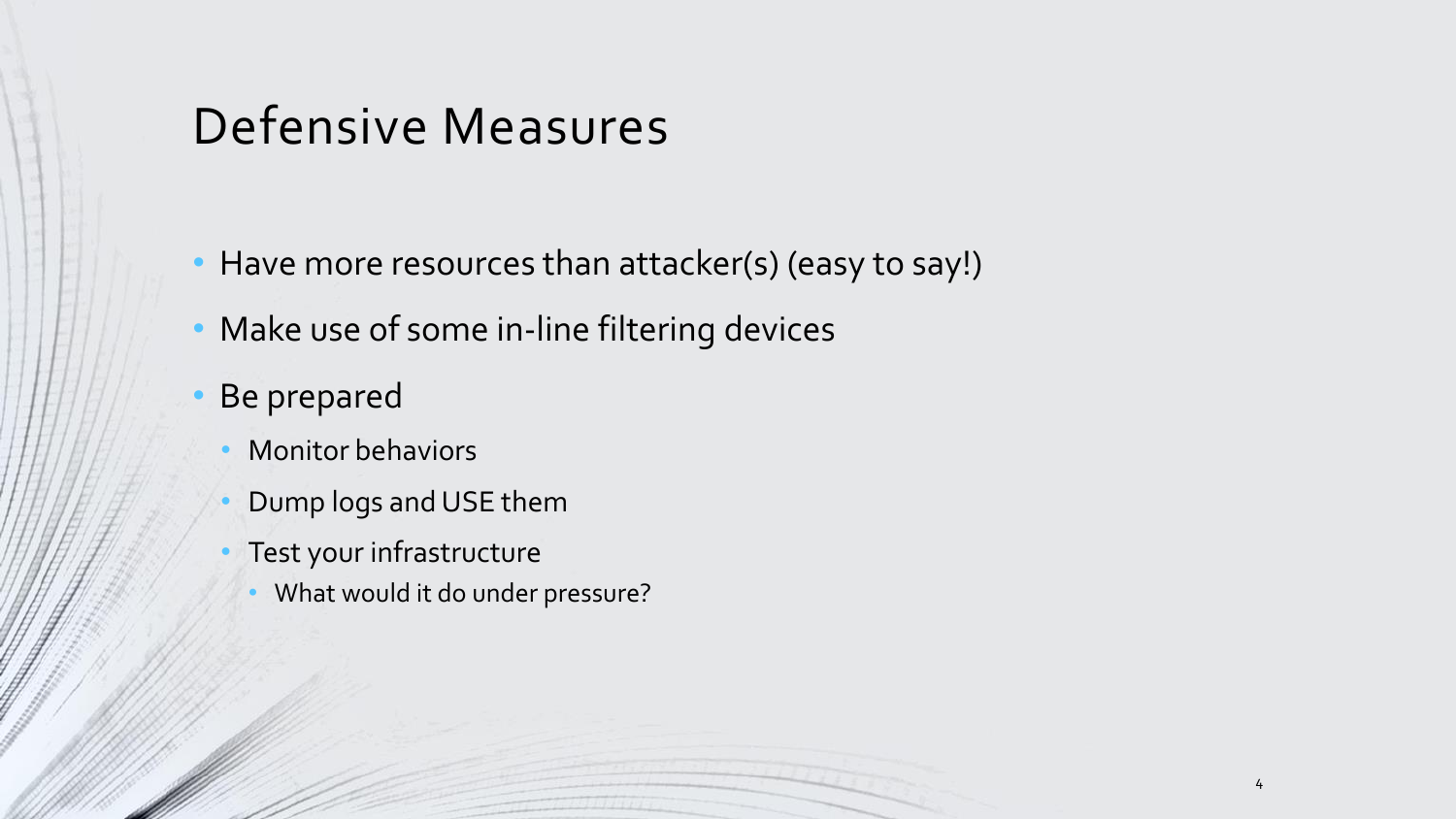### Research Question

• How can various DoS attacks be simulated in a controlled way?

- Which DoS attacks can be simulated in a potentially controlled way?
- Which parameters should be used in order to have a controlled attack?
- Which metrics should be monitored to measure the effects of a DoS

Use-case

- Test effects of potential DDoS attacks
- Identify bottlenecks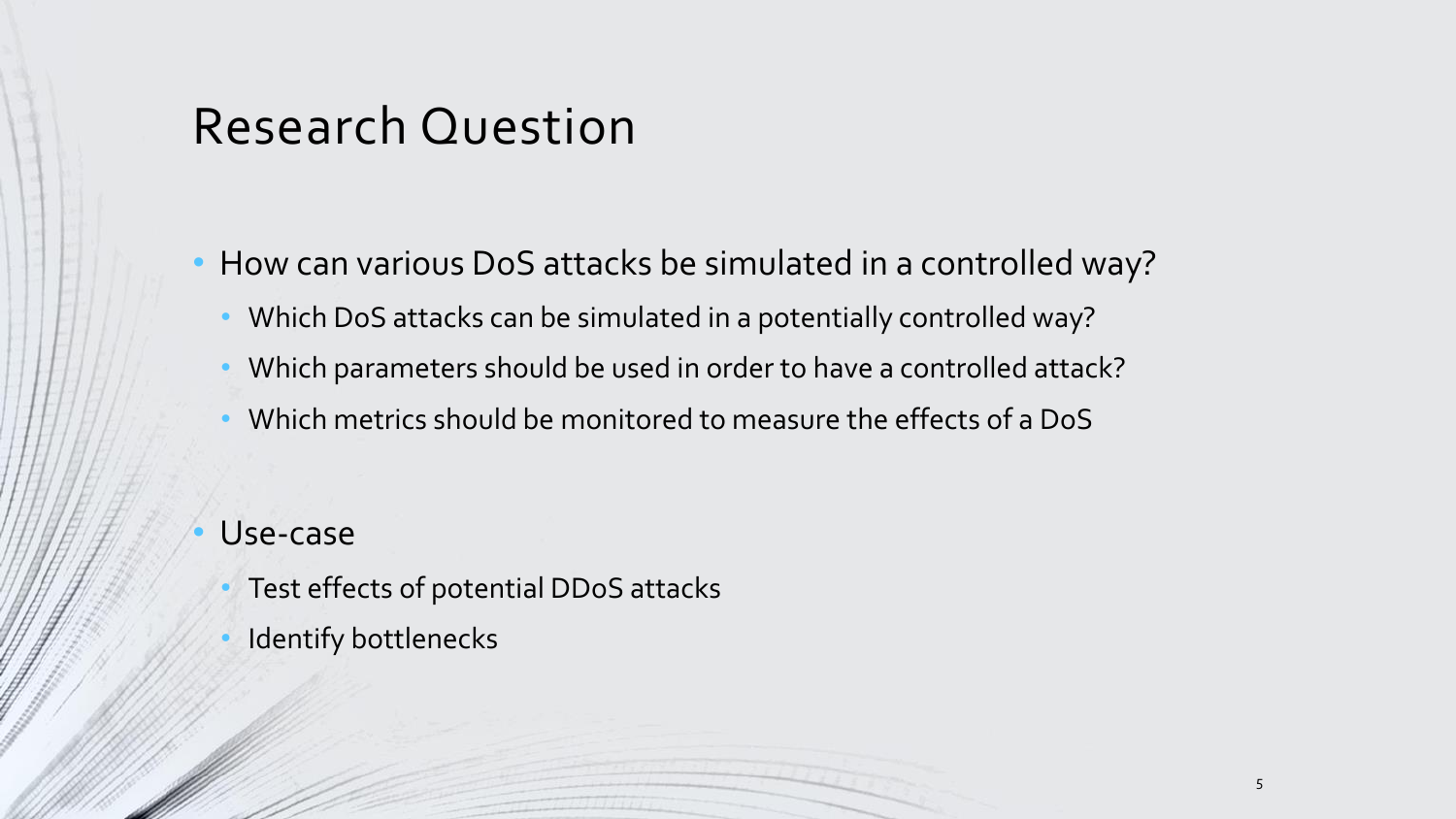### Attack Layers

- Network Layer
	- Targeting Bandwidth of target and all nodes in the path to it
		- Ping of death
		- Amplification attacks
- Application Layer
	- Targeting Application specific aspects and/or TCP stack of OS
		- Massive (fake) HTTP requests
		- Heavy queries against Database servers
		- **SYN Attack**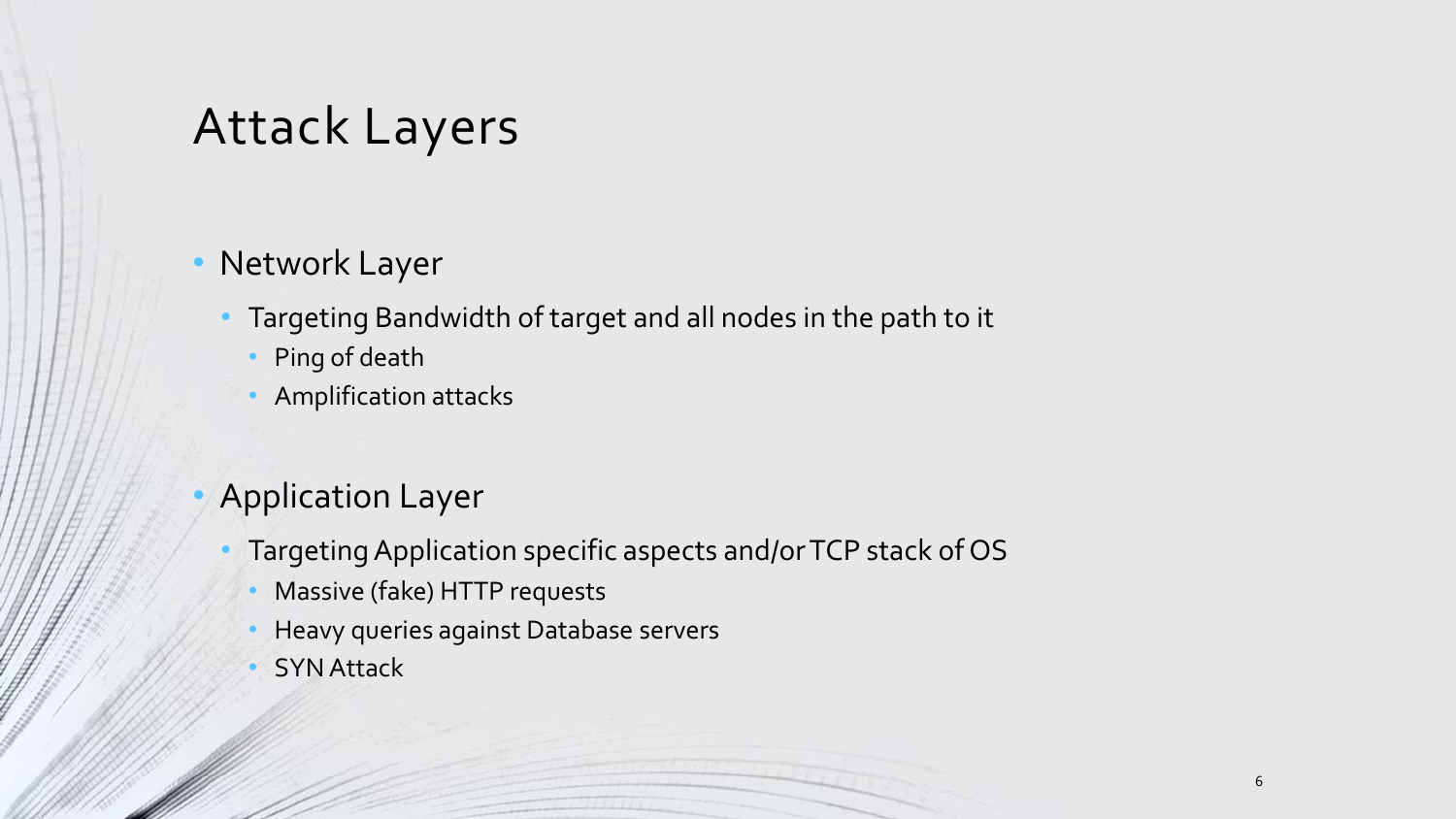### When is the attack successful?

• When target is slowed down?

• When it is out for a while?

When it is completely unavailable?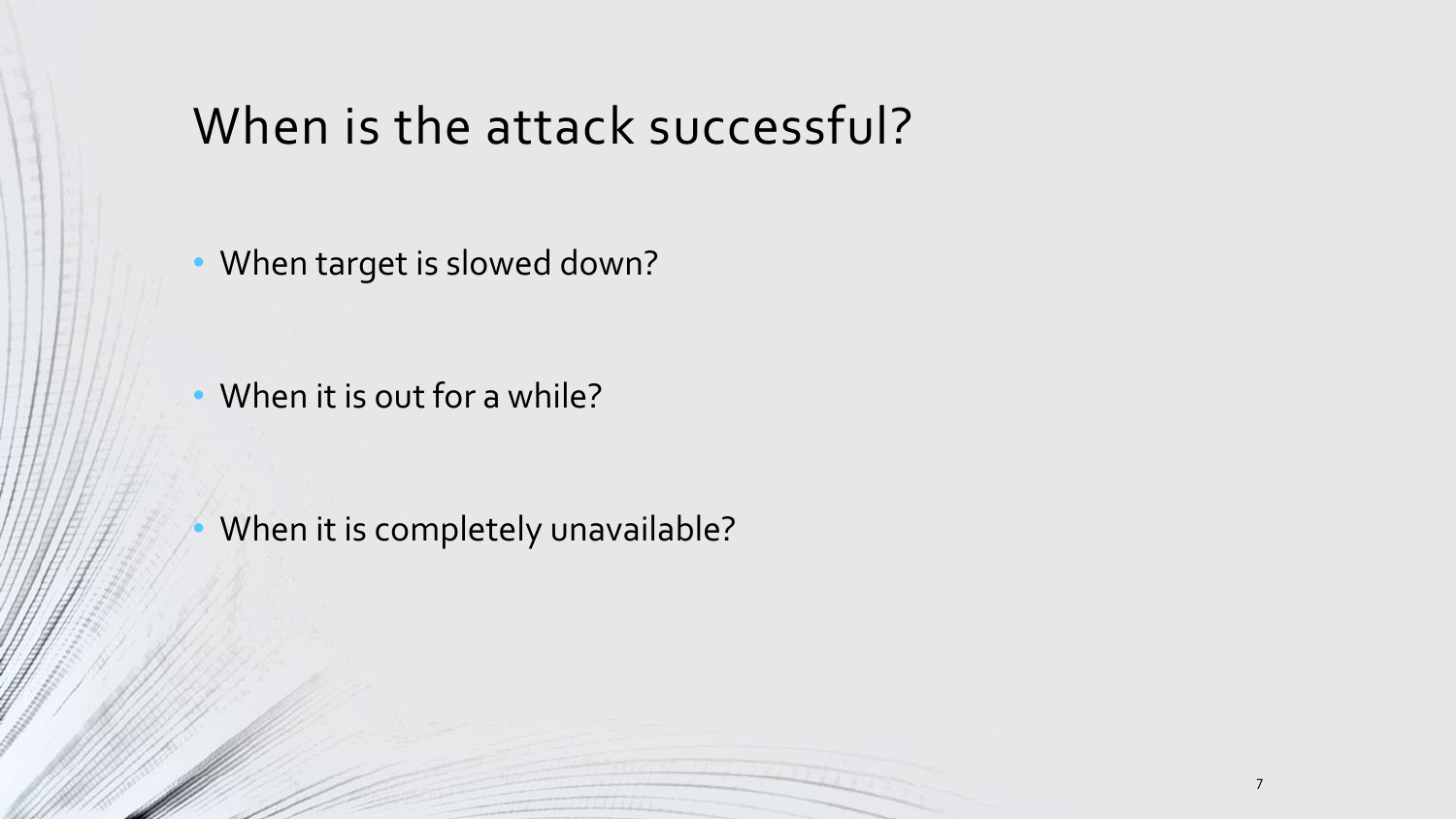### Basic Idea

- Based on feedback loops
	- Start a potential attack
	- Monitor the affects on target (get feedback)
	- Stop the attack at a certain point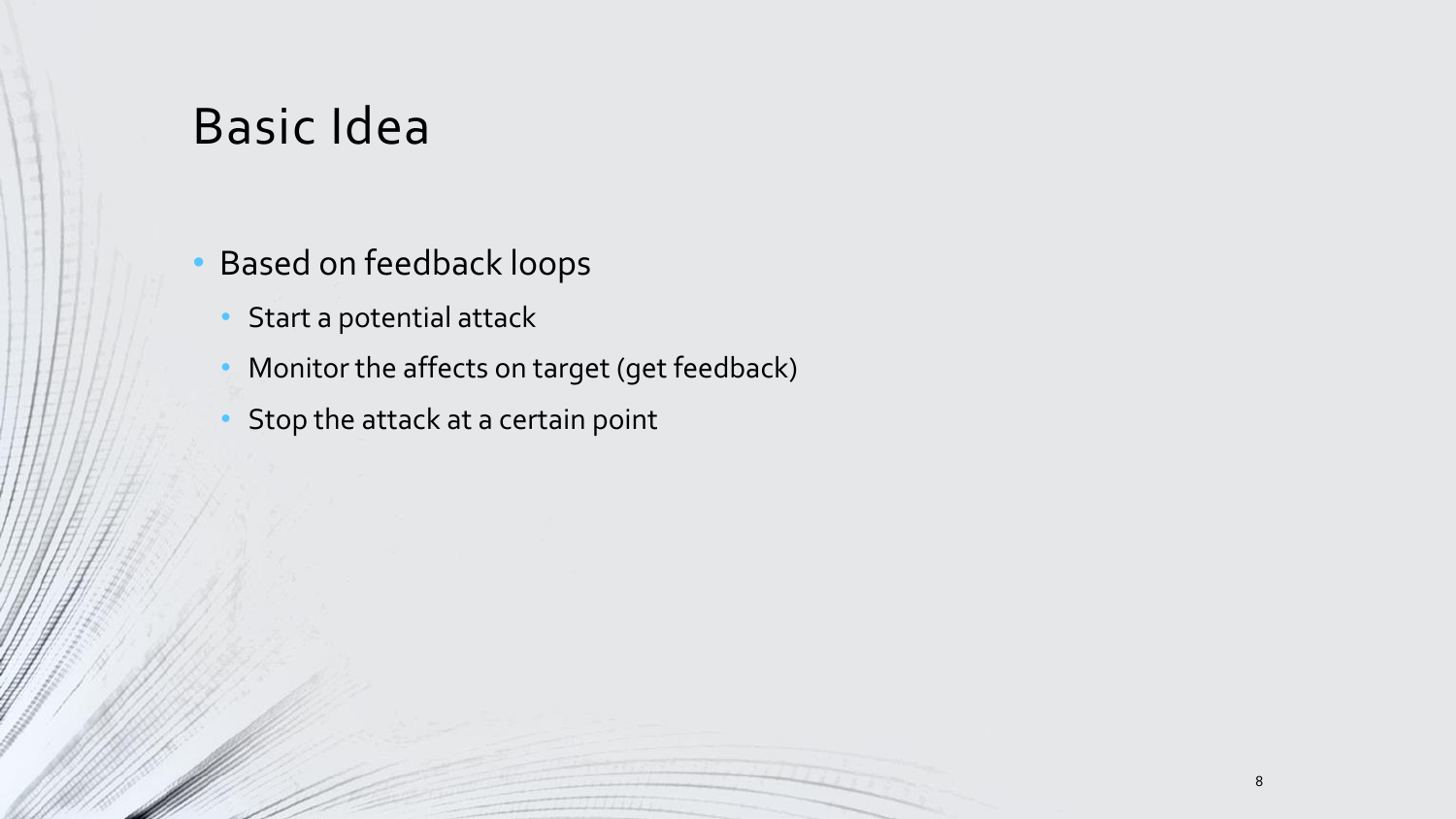# Architecture

- Separation of monitoring and attacking
- Distributed execution
	- Performance
	- Monitoring consensus

• Extendable with various DoS attacks

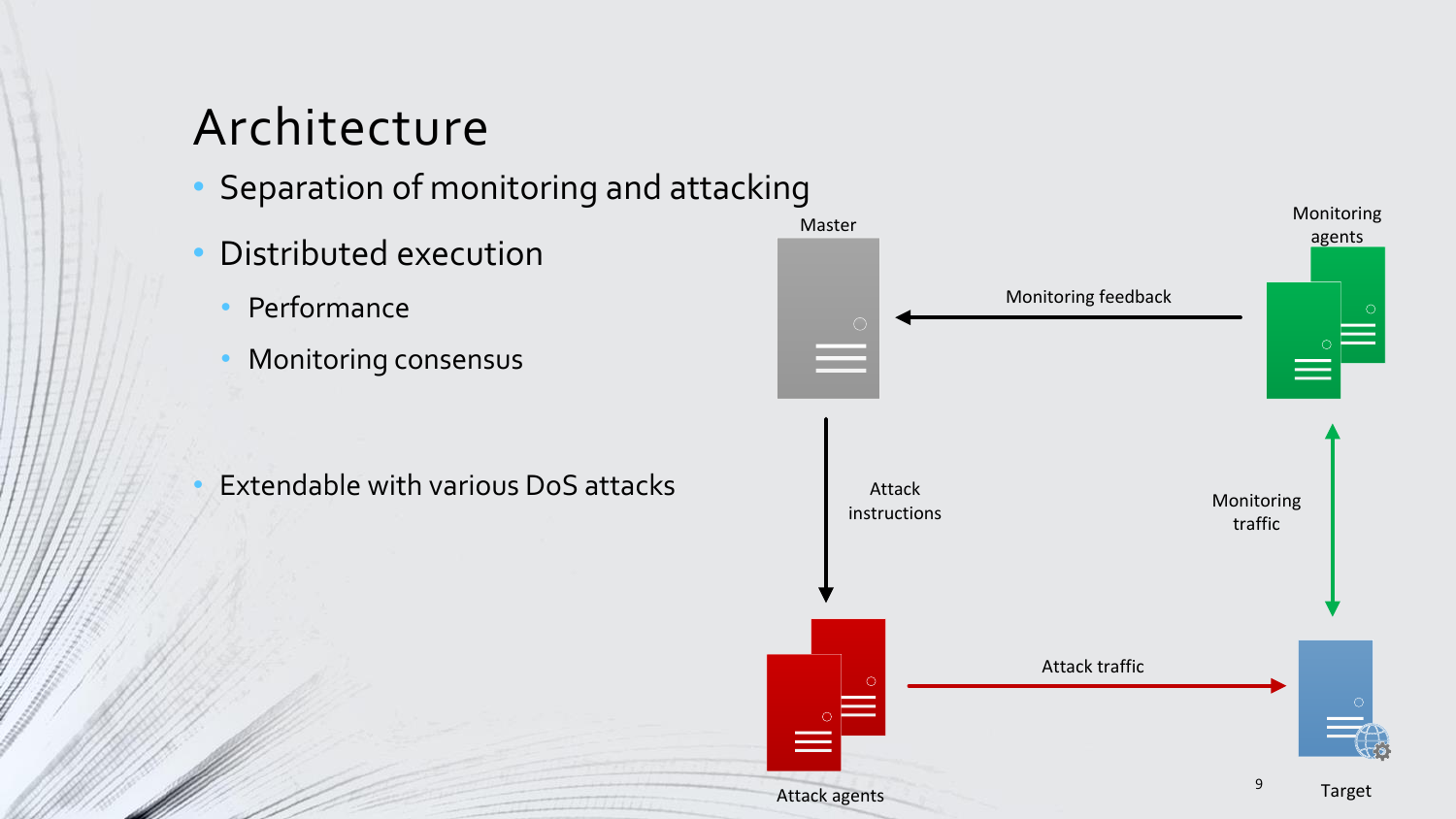# Monitoring parts

- Resources
	- Remaining TCP queue space
	- System resource utilization

#### Data Gathering

- Resource status gathering via
	- SNMP
	- WMI
	- Other local daemons
- RTT ( ICMP, HTTP )
- Timeouts ( ICMP, HTTP )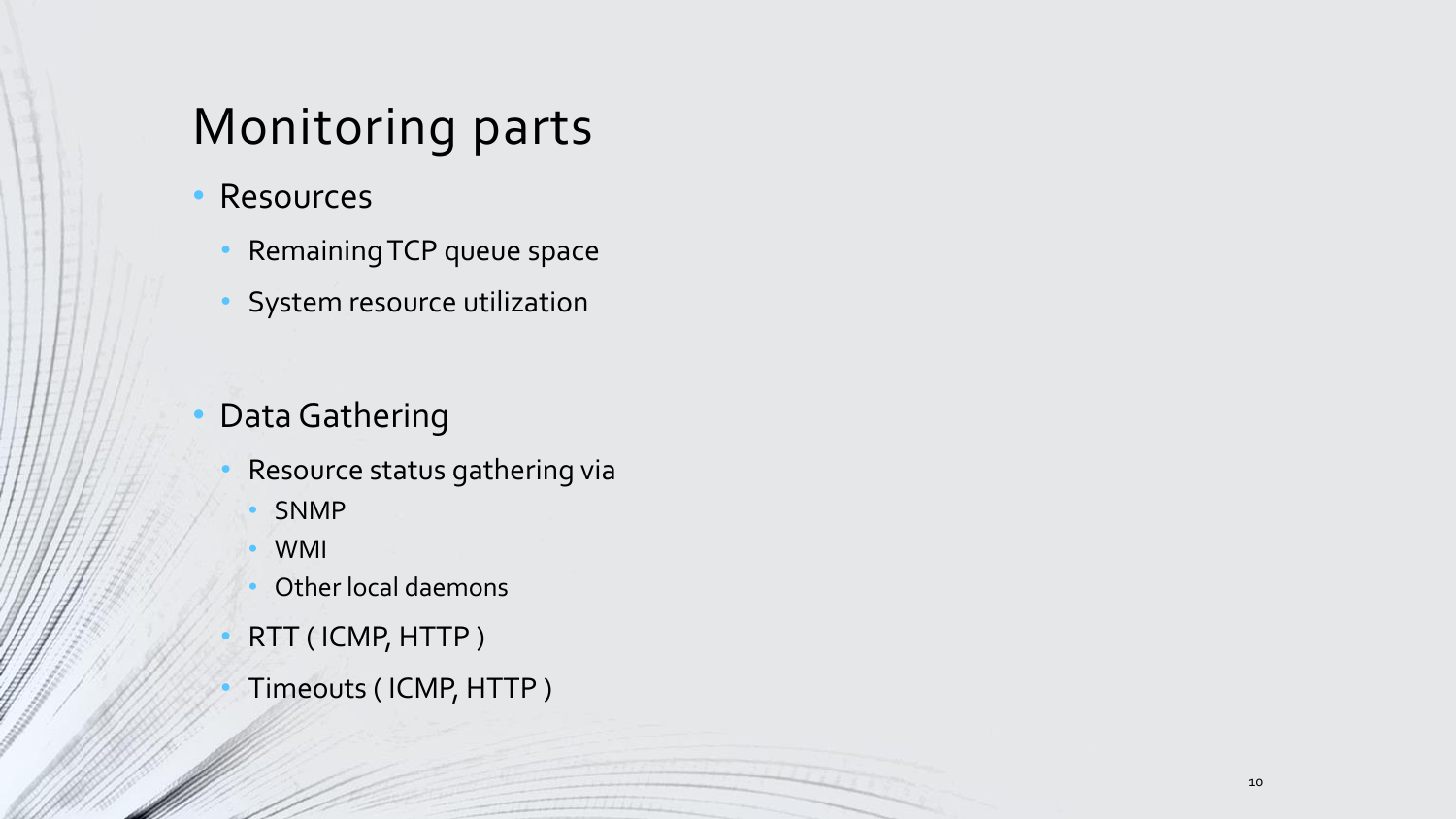# Attack monitoring

Monitoring (un)availability is a concern

Monitoring accuracy may be off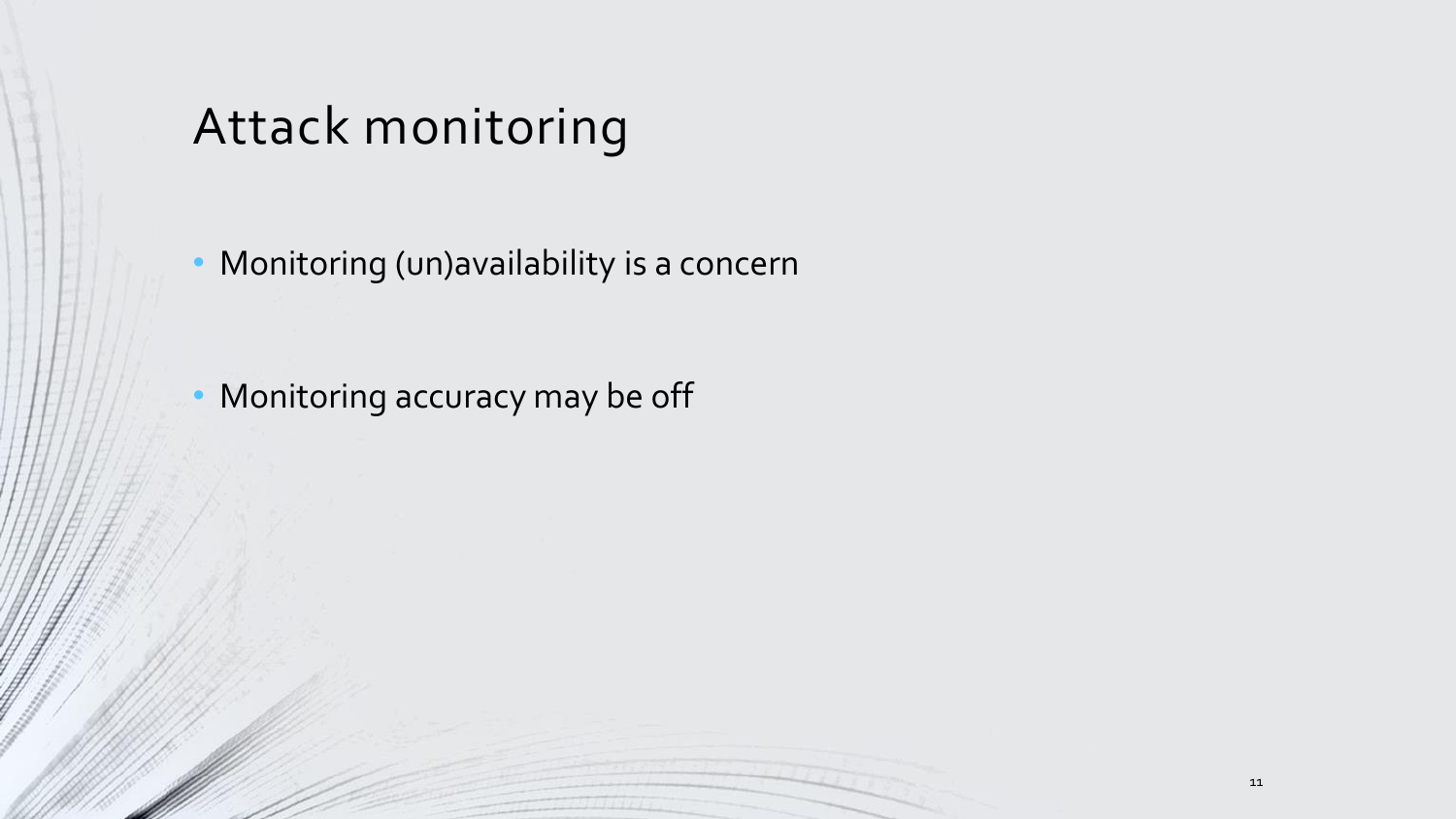# Attack monitoring

#### • Reactive

- Monitor if a defined threshold is reached
- 'Damage' may have been done already

#### **Proactive**

- Watching trends could allow for predictions
- Obvious choice if applicable
- Deal with noise and variance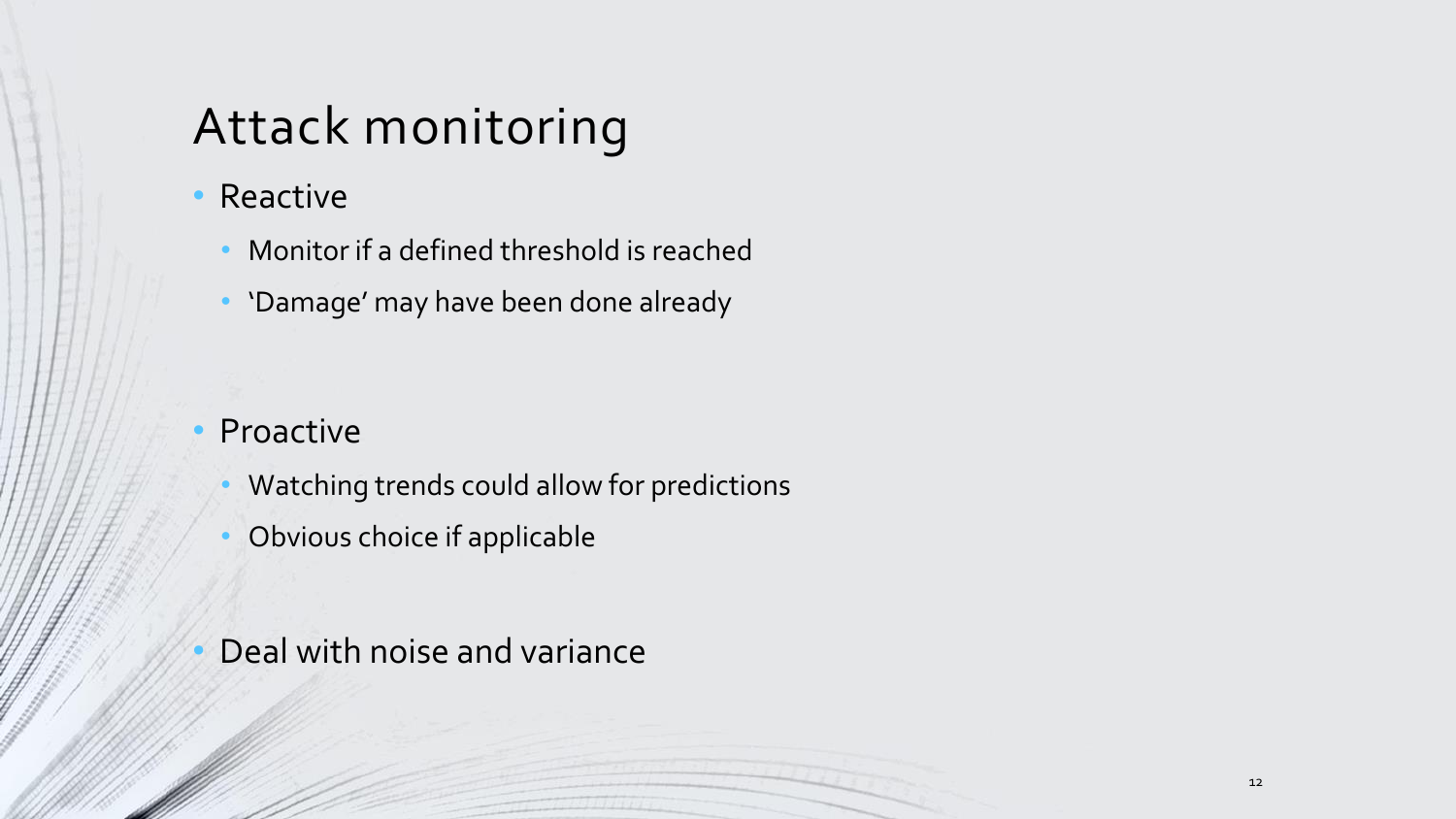# Threshold Selection

- Different expectations
	- Performance Degradation
	- Partial unavailability
	- Complete unavailability

- Thresholds used in our tests:
	- 1% random packet loss
	- 10 x response time regression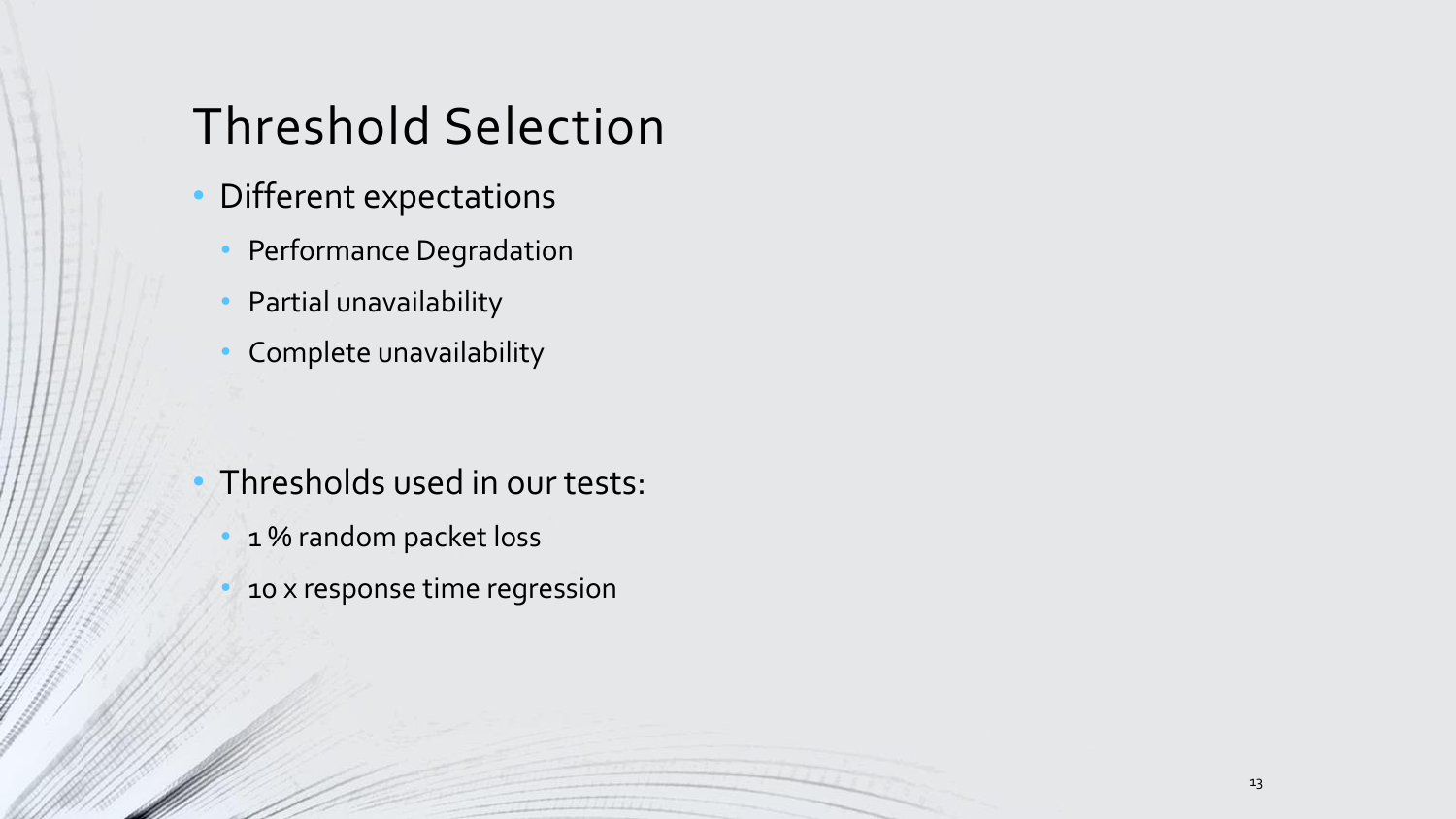# Proof of concept

- Python implementation of framework
- DDoS simulations
	- Traffic flood
	- Application level DoS
	- **SYN flood**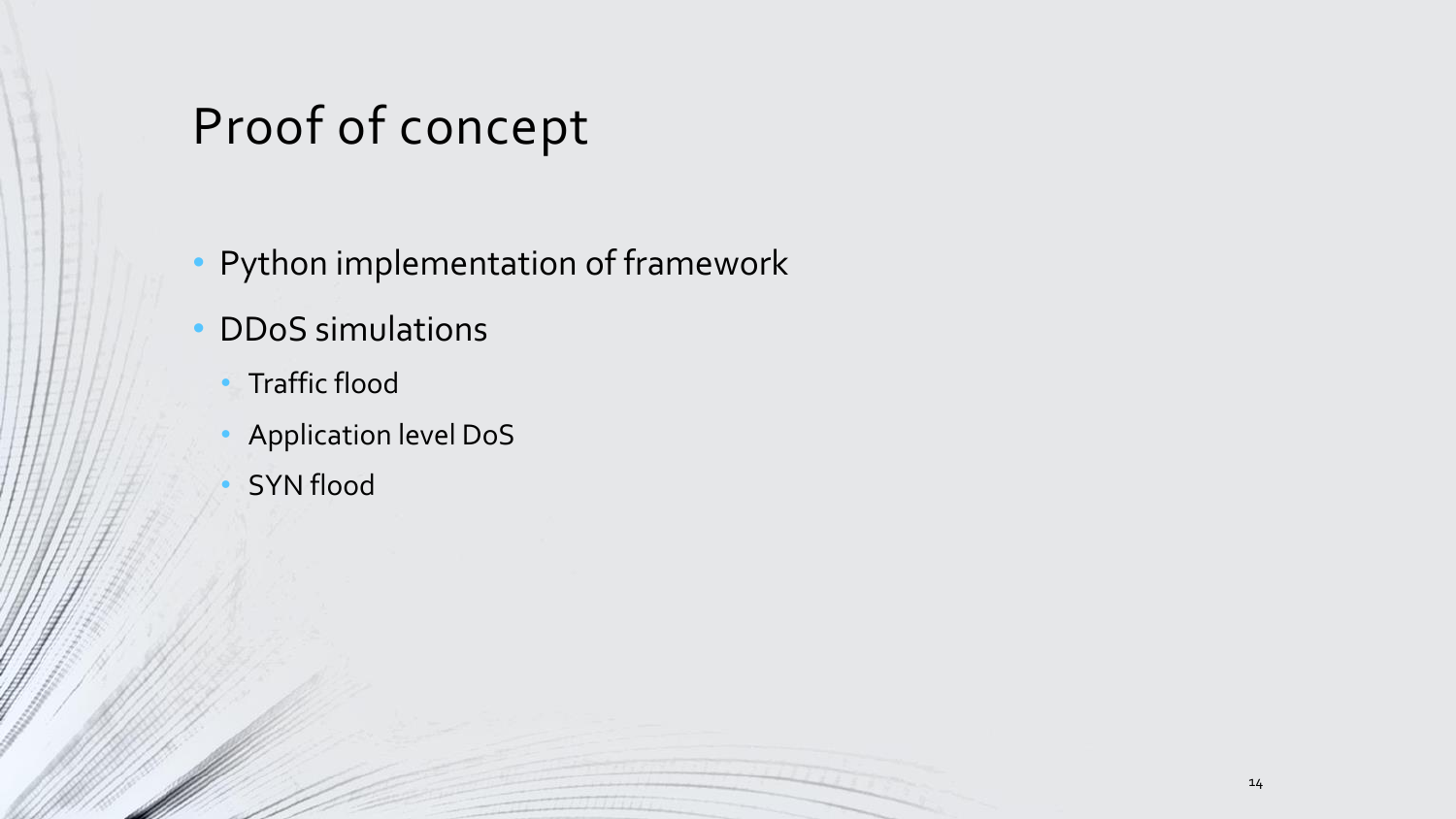# Traffic flood

• Exhaust network capacity

- Monitoring acts as a part of the attack
	- Probes for link capacity with ICMP packets
	- Hands off confirmed 'capacity' to attack-agents
	- Sliding rate as a percentage of the total attack rate

• Approximation of packet loss based on monitoring results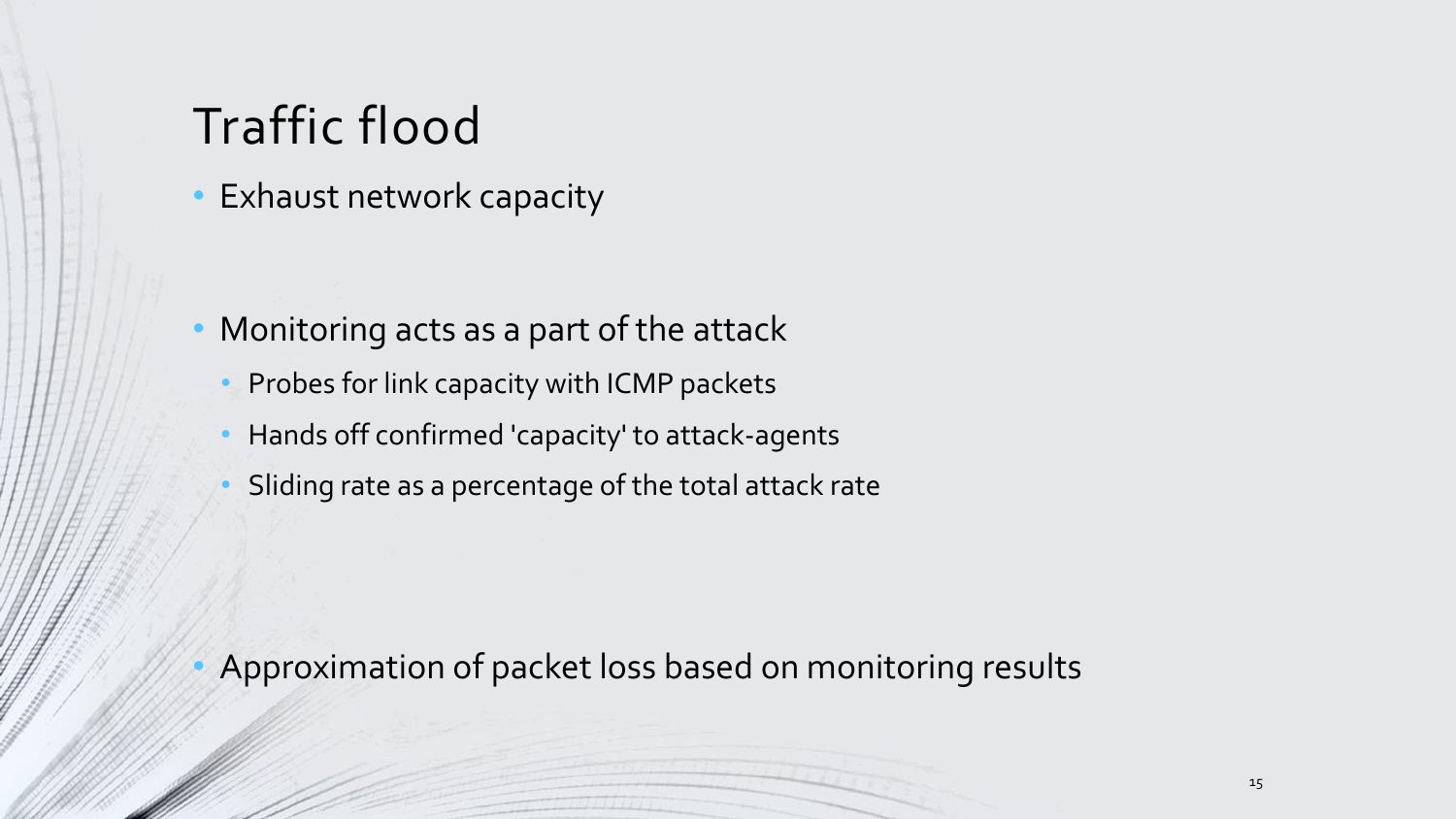### Traffic flood handoff

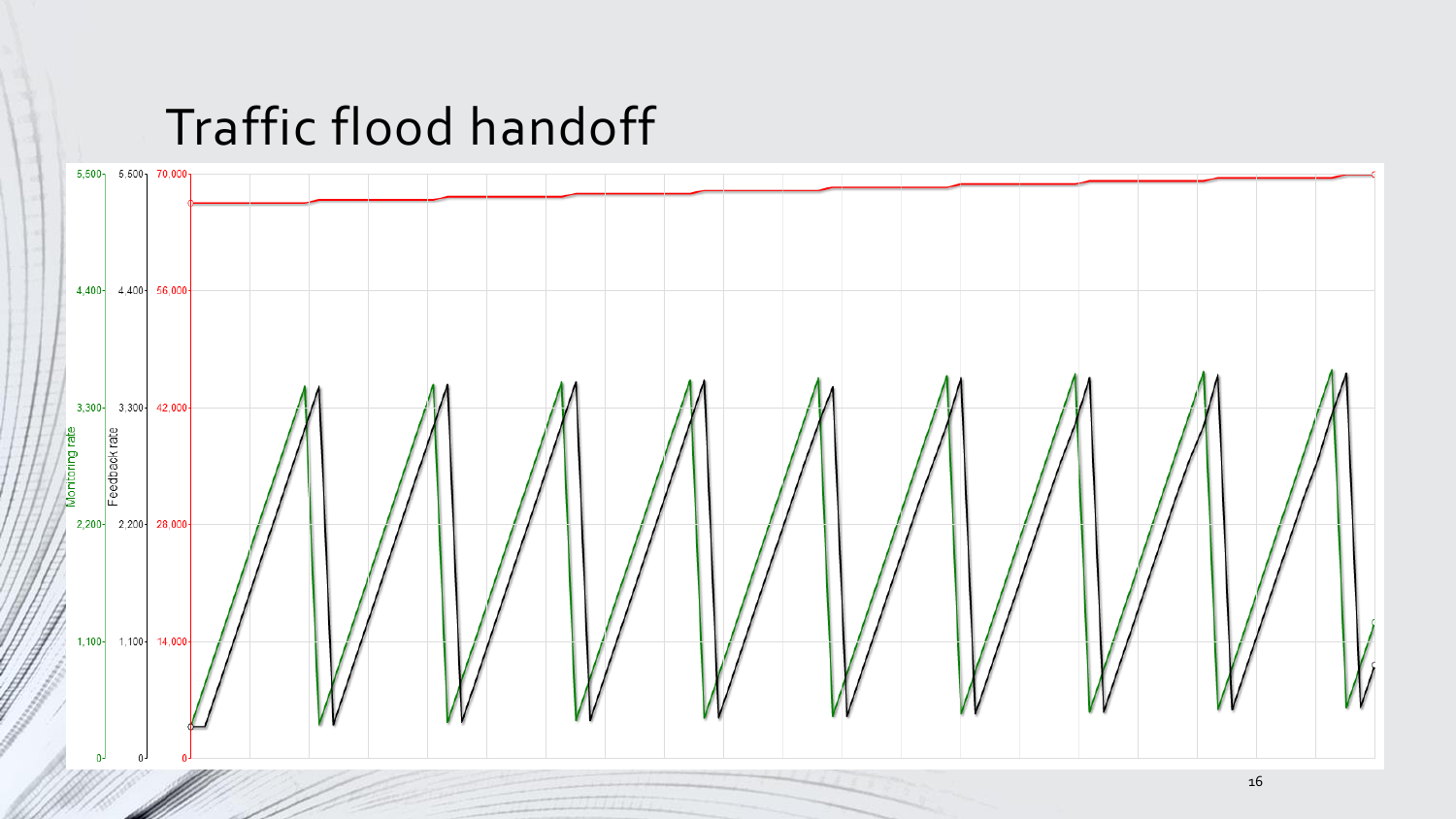# Traffic flood

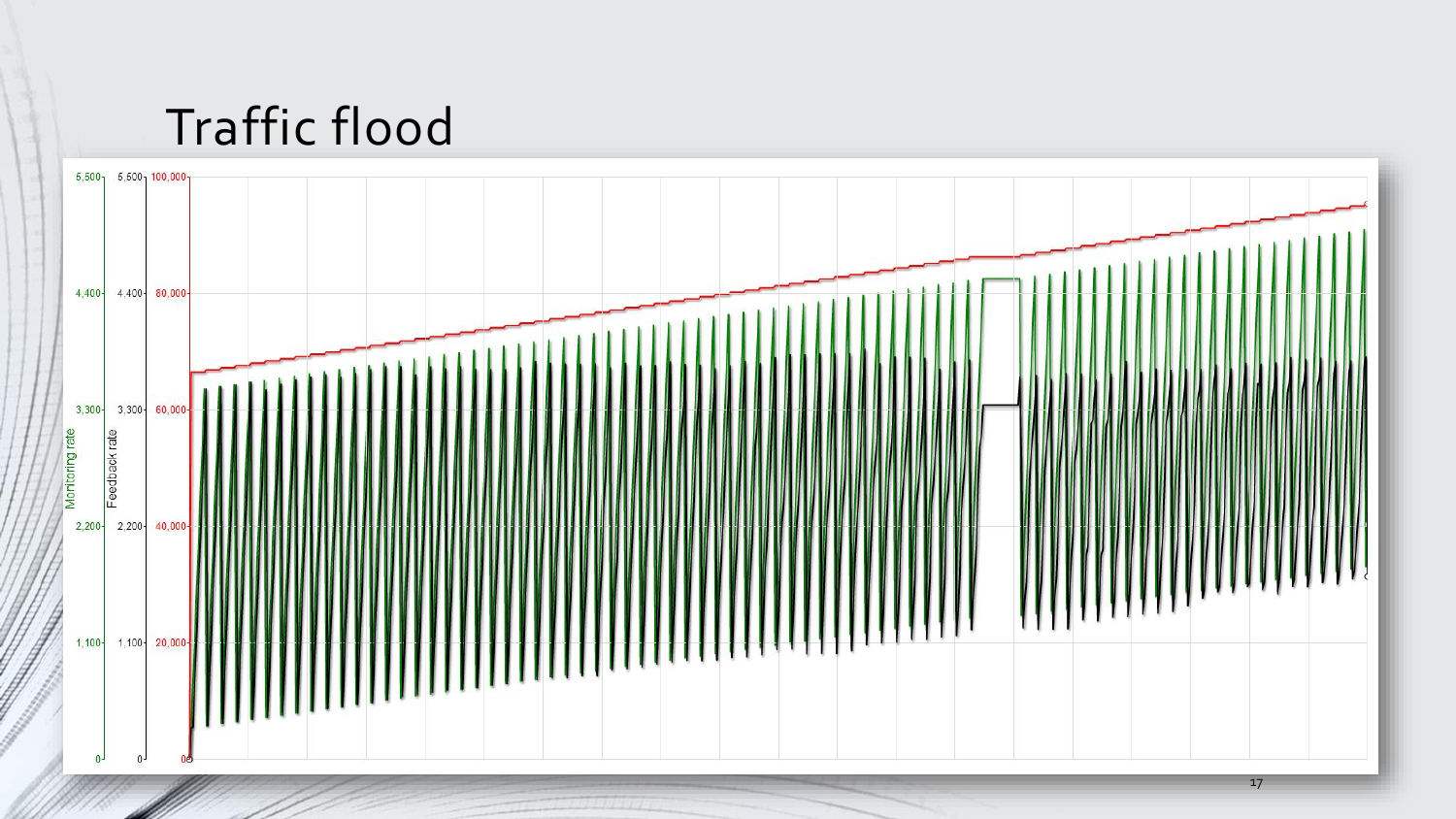# Application layer DoS

- Resource intensive script requested over HTTP
- Monitor HTTP response time
	- Values increase with attack rate

• Prediction of attack headroom based on response time slope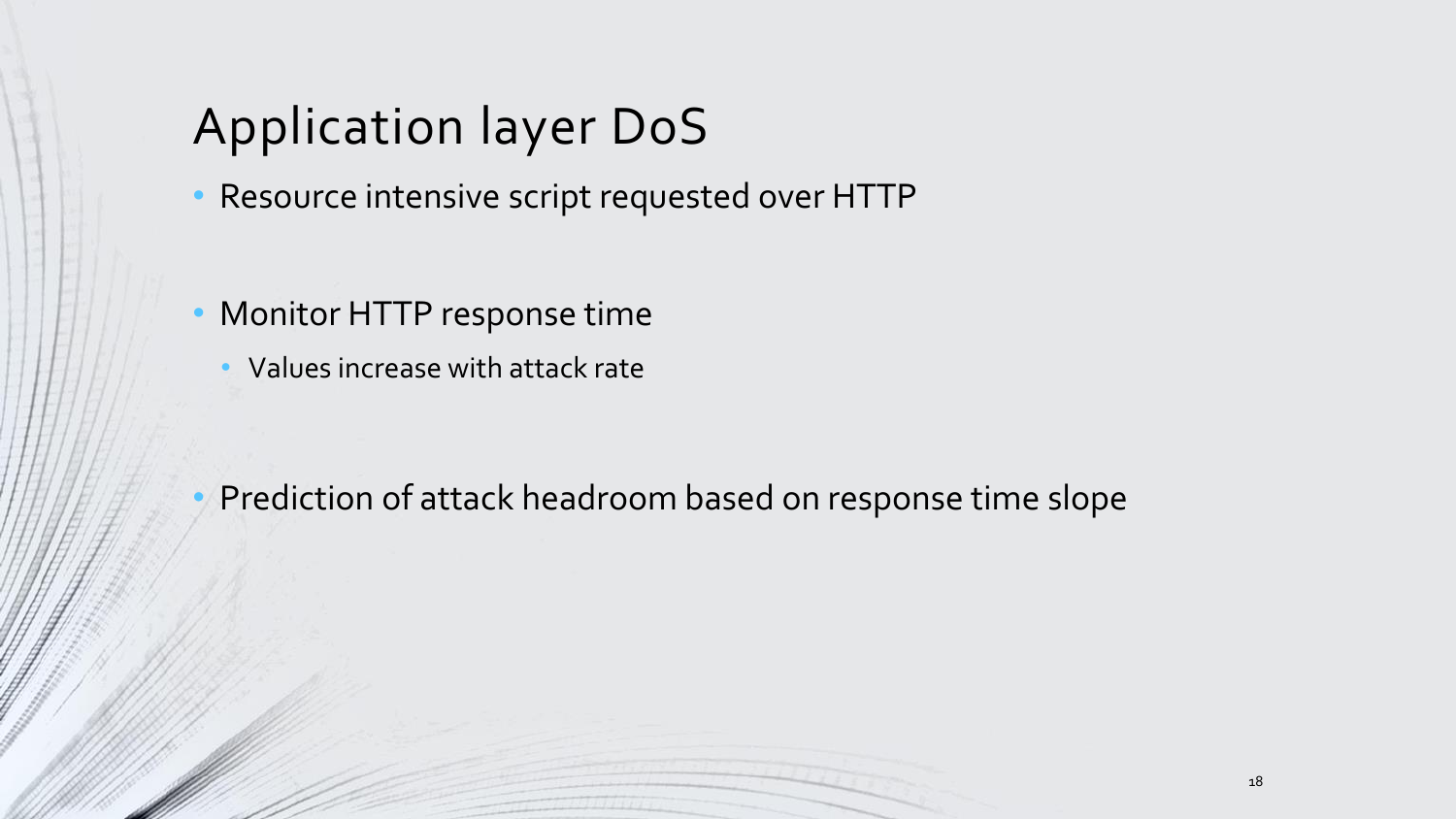# Application layer DoS

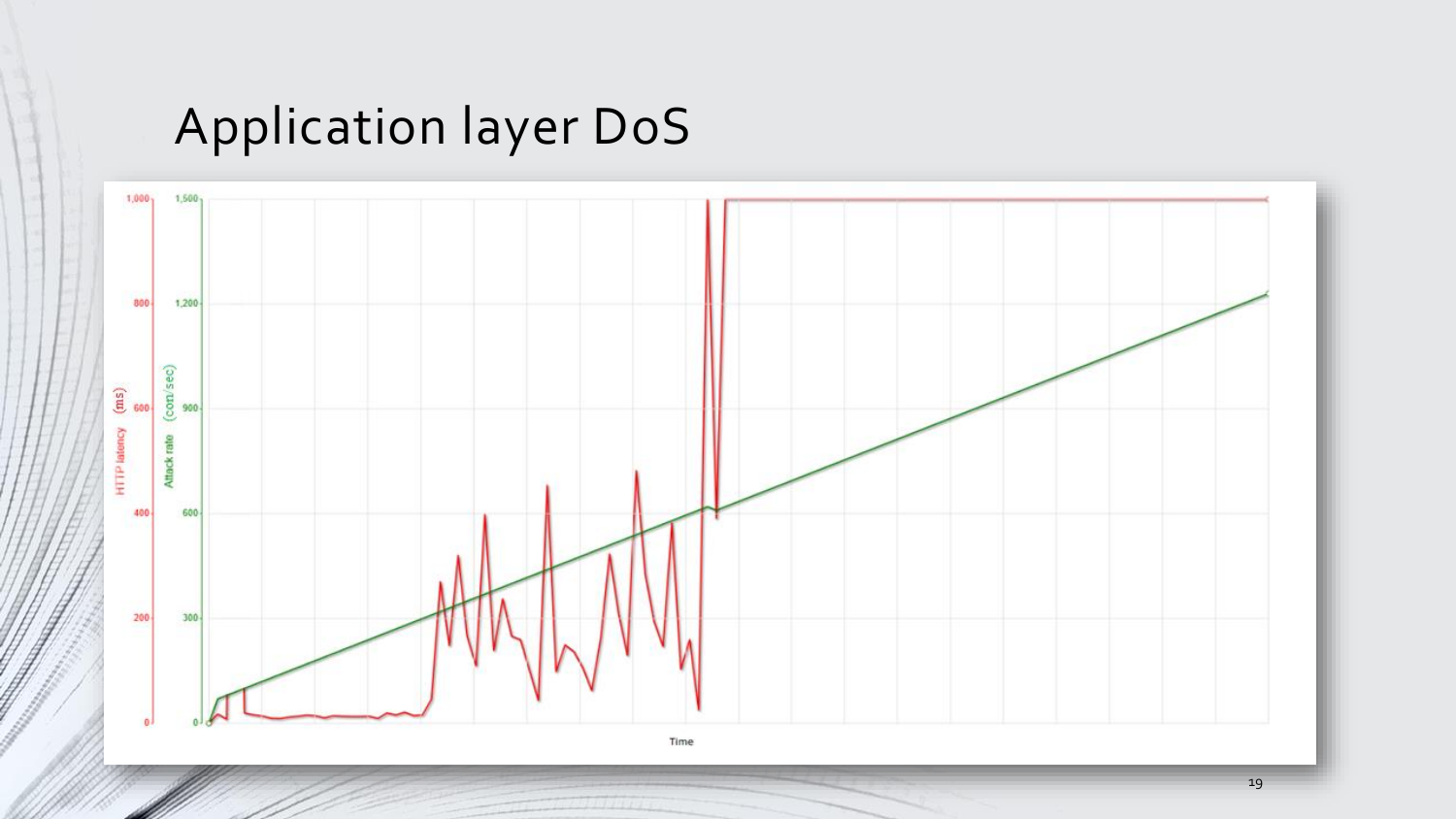### Conclusion

- DDoS attacks are controllable, depending on:
	- The definition of when a DDoS causes 'damage'
	- The monitoring capabilities an attack class allows